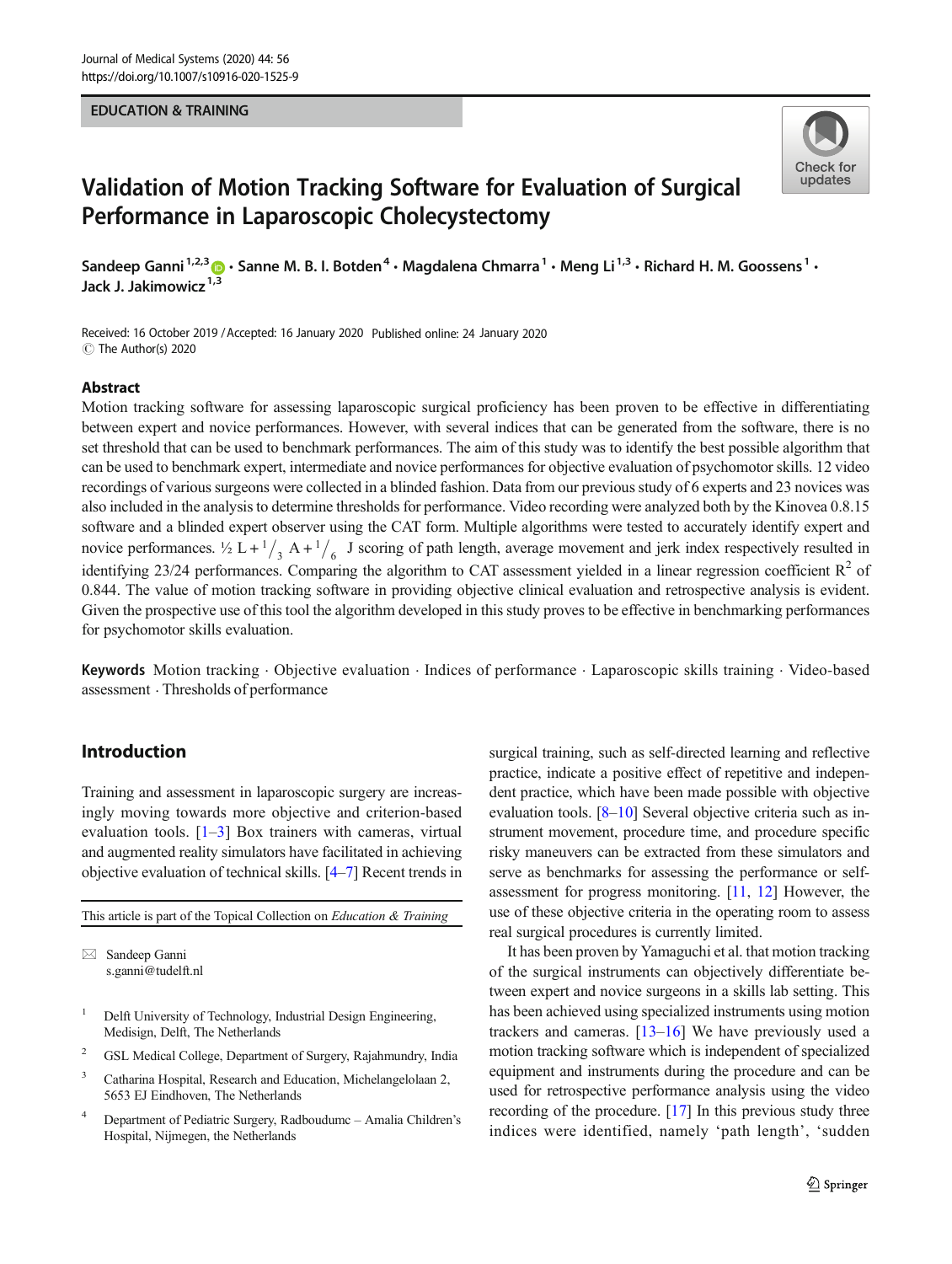<span id="page-1-0"></span>movements' and 'average movements', which could be extracted from the recorded videos classify expert and novice performances. These indices, however, were procedure specific and as such required a set of benchmarks to assess individual procedures.

Recent advances in image recognition and artificial intelligence (AI) have been proven effective in surgical skills evaluation. [\[18,](#page-4-0) [19](#page-4-0)] These systems are more task and procedure specific, because they evaluate the surgical skills required for laparoscopic knot tying, suturing or pelvic lymph node dissection. But, as with any laparoscopic surgery, skills are broadly categorized into cognitive and psychomotor skills. Cognitive skills as such are procedure specific and psychomotor skills are pan-procedural. Thus, the aim of this study is to develop a new set of benchmarks for psychomotor skills that scale between novice and expert performance and can be used in automated assessment tools.

## **Methods**

#### Protocol

To determine a good threshold for the algorithm, the data has to be categorized as shown in Table 1. To determine these thresholds, the data from our previous study [\[17\]](#page-4-0) was evaluated and recalculated. Three parameters were calculated: 'Path length' (L); 'Average distance' (A), which the instrument tip moved per time frame; and 'Number of extreme movements' (J), defined as more than 1.0 cm movement per frame. If the value of the parameter was above the expert median, a score of 1 was assigned, if it was below the novice median, a score of 0 was assigned. Scores between the two medians were assigned a score between 0 and 1, scaled linearly. Following, these scores were weighted using the following equation, to create a total performance score (p), ranging from 0 to 1:

 $w_l$ , wand $w_j$ , where  $w_l + w_a + w_j =$ <sup>1</sup>thus:

$$
w_l L + w_a A + w_j J = \rho \tag{1}
$$

The aim of this study was to calculate the best weightings to determine expertise in uncomplicated laparoscopic cholecystectomy procedure.

First the original participant data from our previous study was used to determine the expertise thresholds as described above. [\[17\]](#page-4-0) Following, a blinded evaluation of

Table 1 Ideal thresholding output from the algorithm

| Threshold    | Category | Procedures performed   |
|--------------|----------|------------------------|
| $p > = 2/3$  | Expert   | 200 or more procedures |
| $p \leq 1/3$ | Novice   | 10 or fewer procedures |

twelve new videos was performed by both the tracking system and the Competency Assessment Tool (CAT) for laparoscopic cholecystectomy by a blinded assessor to correlate the data. The videos were rated with the new weighting equation and evaluation for a significant correlation. These results were then compared to the previously recorded experience of the surgeon or surgical resident performing the procedure to determine whether the algorithm had correctly identified their level of psychomotor skills expertise.

## Participants

This study uses data from the six 'experts' (>200 laparoscopic procedures performed) and 23 'novices' (<10 laparoscopic procedures performed but with a surgical background) in our previous study, to create thresholds for expertise. [[17\]](#page-4-0) These thresholds were then tested on an additional twelve blinded video recordings of six surgeons and six surgical residents, conducting an uncomplicated laparoscopic cholecystectomy procedure at the Catharina Hospital, Eindhoven, The Netherlands. This was to assess, by blinded trial, the ability of this thresholding algorithm in determining the psychomotor skills demonstrated in the procedure. All participants gave their consent for the video recording of the procedures used in this study and hospital ethics committee approval was obtained.

## Data extraction and statistics

The tracking data of the instrument movements during the surgical procedure was extracted from the recorded videos using Kinovea 0.8.15 software. Both the thresholding calculations and extracted data were analyzed, including linear regression analysis, using MATLAB (R16b).

## **Results**

#### Threshold Determined

Data from the tracking software was processed using the thresholding function and Equation described in the methods section, various weightings were evaluated and compared to the correct categorization to identify the best assessment algorithm (Table [2\)](#page-2-0).

Set 5 resulted in the most correctly categorized videos, which concluded in the following Algorithm:

Assessment score (0–1): Score =  $\frac{1}{2} L + \frac{1}{3} A + \frac{1}{6} J$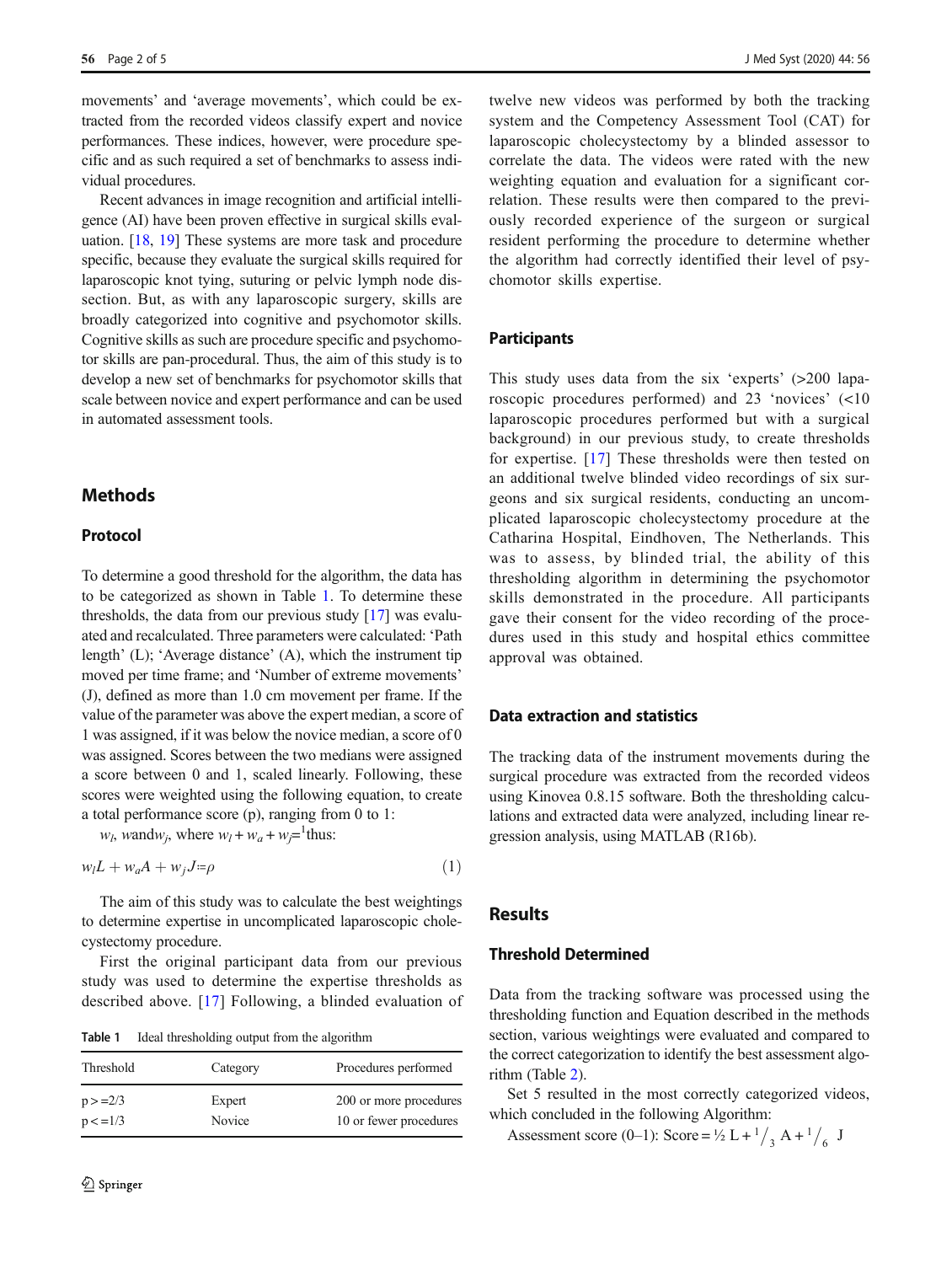| Set            | Path length (L) | Average distance (A) | Extreme movements (J) | Correctly Identified |
|----------------|-----------------|----------------------|-----------------------|----------------------|
|                | 1/3             | 1/3                  | 1/3                   | 20/24                |
| 2              | 1/3             | 1/6                  | 1/2                   | 18/24                |
| 3              | 1/3             | 1/2                  | 1/6                   | 19/24                |
| $\overline{4}$ | 1/6             | 1/3                  | 1/2                   | 15/24                |
| 5              | 1/2             | 1/3                  | 1/6                   | 23/24                |
| 6              | 1/6             | 1/2                  | 1/3                   | 18/24                |
| $\overline{7}$ | 1/2             | 1/6                  | 1/3                   | 21/24                |

<span id="page-2-0"></span>Table 2 The values of the weighting parameters for the thresholding and the corresponding number of correctly identified experts and novices

#### Validity of assessment algorithm

Twelve videos were analyzed using the new algorithm with the tracking system and scored using the CAT form by a blinded expert assessor. The thresholding algorithm categorized the twelve videos as five experts, five intermediates and two novices. The expert-assigned CAT scores support this ordering as shown in Table 3. Upon unblinding the data, all the videos identified as expert videos were indeed performed by experienced surgeons and had the top four CAT scores. The other videos evaluated were in fact performances of surgical residents with an intermediate or novice level. Those identified as novices by the algorithm scored the lowest CAT score assigned by the expert assessor. One surgeon was identified as intermediate according to the algorithm, but also scored the lowest CAT score of the surgeons and had a very high jerk index.

#### Significance level

The CAT Tool is a comprehensive assessment tool that assesses performance across the three tasks in laparoscopic cholecystectomy in exposure of the cystic duct and artery, cystic pedicle dissection and resection of the gallbladder. [\[20](#page-4-0)] These tasks are further evaluated across different indices such as usage of instruments, handling of tissue, errors occurred and the end-product. For this study, we only considered the scoring across the usage of instruments and handling of tissue as they determine the psychomotor skills. Figure [1](#page-3-0) depicts the linear regression curve plotted using the CAT score and the algorithm yielding a coefficient  $R^2$  of 0.844.

#### Performance scoring

Scoring systems provide reference for ideal performance and serve as an indicator for measuring learning curve progression and consistency in performance. Upon analysis of the results from the algorithm and correlation with the CAT we propose the following range of scores as derived when using the algorithm for assessing psychomotor skills in laparoscopic cholecystectomy:

Expert performance: 0.65 and above Intermediate performance: 0.35–0.65 Novice performance: 0.35 and below

| Table 3 The weighted score is the score calculated using the data extracted for the video and the thresholding equation, performance algorithm |  |  |  |  |
|------------------------------------------------------------------------------------------------------------------------------------------------|--|--|--|--|
|                                                                                                                                                |  |  |  |  |
|                                                                                                                                                |  |  |  |  |
|                                                                                                                                                |  |  |  |  |

| Video        | Score performance algorithm | Category Identified by thresholds | <b>CAT</b> Score | Actual video category |
|--------------|-----------------------------|-----------------------------------|------------------|-----------------------|
| $\mathbf{1}$ | 1.00                        | Expert                            | 21               | Surgeon               |
| 2            | 1.00                        | Expert                            | 22               | Surgeon               |
| 3            | 1.00                        | Expert                            | 20               | Surgeon               |
| 4            | 0.86                        | Expert                            | 19               | Surgeon               |
| 5            | 0.67                        | Expert                            | 20               | Surgeon               |
| 6            | 0.63                        | Intermediate                      | 19               | Surgeon               |
| 7            | 0.54                        | Intermediate                      | 17               | Resident              |
| 8            | 0.41                        | Intermediate                      | 14               | Resident              |
| 9            | 0.36                        | Intermediate                      | 14               | Resident              |
| 10           | 0.35                        | Intermediate                      | 13               | Resident              |
| 11           | 0.09                        | Novice                            | 14               | Resident              |
| 12           | 0.00                        | Novice                            | 13               | Resident              |

Along with the category that this score yields (from Table [1\)](#page-1-0). The Expert CAT score for that video is also shown and whether the video was, in fact, performed by an experienced surgeon or a student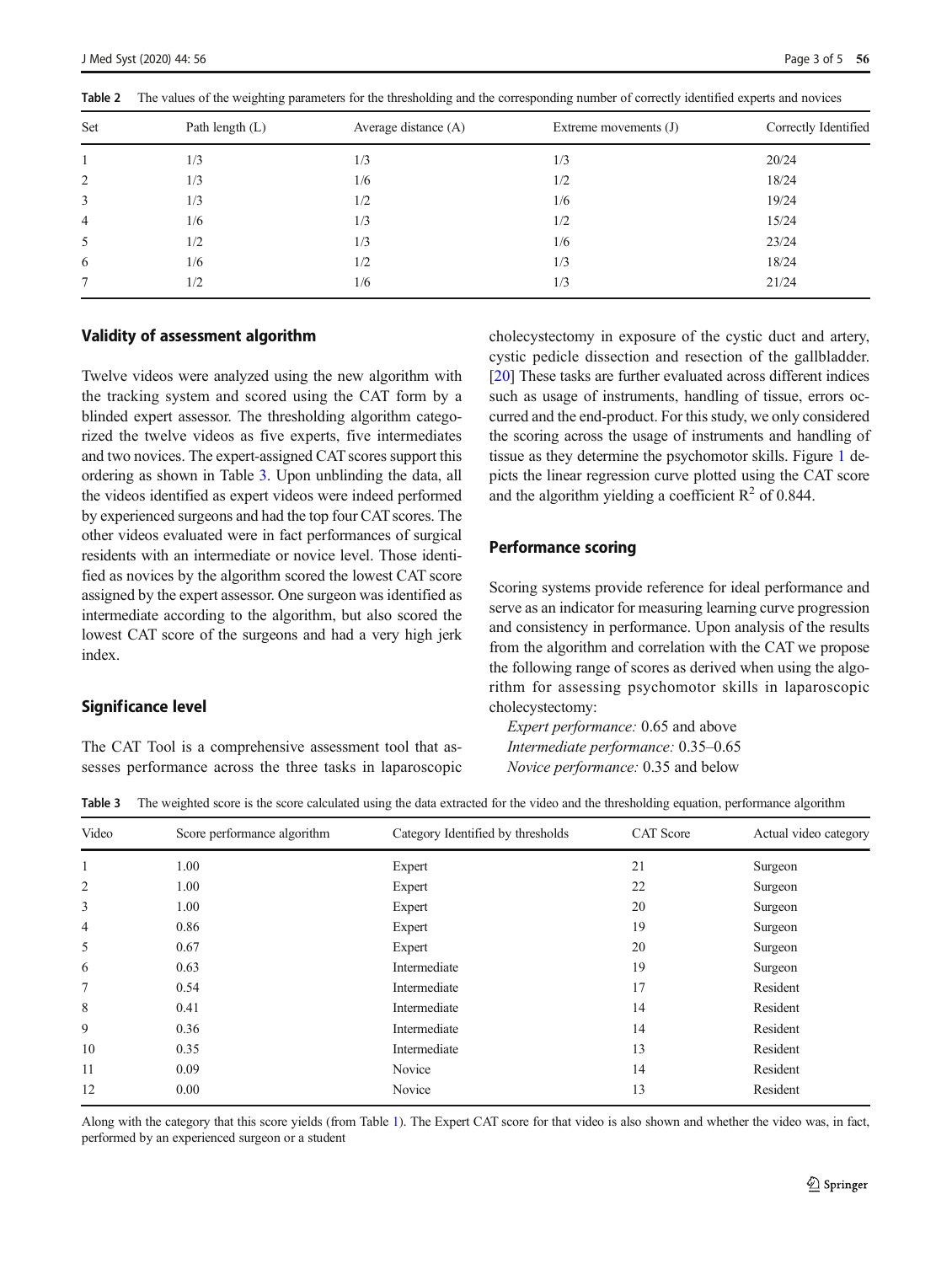<span id="page-3-0"></span>

Fig. 1 Plot of Weighted score of videos, p vs expert-assessed CAT score. The linear trendline has a regression coefficient of determination  $(R^2)$  of 0.844

## **Discussion**

Traditionally assessing surgical skills requires expert assessment through standardized validated tools such as the Competency Assessment Tool (CAT) and Objective Structured Assessment of Technical Skills (OSATS) [\[20](#page-4-0)–[22\]](#page-4-0). Objective evaluation of laparoscopic skills using motion analysis has been limited to VR simulators and robotic surgery [\[23\]](#page-4-0). The transfer of these evaluation criteria to clinical laparoscopic surgery has been limited by the use of additional equipment and costs [\[24\]](#page-4-0).

Computer vision techniques and AI have shown promising results in identifying procedure specific evaluations [[18](#page-4-0), [19\]](#page-4-0). Their strengths lie in detecting cognitive and clinical skills in addition to error recognition. AI can also effectively segment procedural steps for easy access and indexing for future reference [\[25\]](#page-4-0). However, these systems do not identify psychomotor skills that can be applied pan procedurally which can serve as an important indicator for learning curve monitoring in the clinical context.

Based on our previous study on the feasibility of the Kinovea software [[17](#page-4-0)], the thresholds for the expertise levels were determined using results therefrom. This study was procedure-specific using uncomplicated laparoscopic cholecystectomy in the clinical setting. The thresholds were set based on a new algorithm, which was validated by comparing it with both objective expert assessors ( $p = 0.01$ ,  $R^2 = 0.844$ ). Overall, the current threshold algorithm seems to provide a potential objective assessment tool for psychomotor skills evaluation. The algorithm is weighted on the importance of each of the indices identified and the rate in which these make up the expertise of the performance.

However, this study has shown the potential value of the Kinovea tracking software to rapidly evaluate one's psychomotor skills automatically of a laparoscopic procedure, retrospectively, without the need for additional equipment during

the procedure. Moreover, because the scoring is by assessing surgical videos retrospectively, there is no need for the use of other equipment or the stress of being watched by an assessor. Surgical trainees in a skills lab setting are used to objective metric scores as part of their self-improvement on VR and AR simulators and this new assessment method could be developed to act as a bridge to clinical settings; having value in both self-assessments, for improving the learning curve and as a tool for measuring psychomotor skills.

#### Limitations

Whilst the algorithm presents a promising first step towards bridging the gap between true objective evaluation from the skills lab to the operating theatre, the current calculations used in this study are limited in their application to assessing psychomotor skills required for laparoscopic cholecystectomy. Furthermore, as they represent a broad average of movement, these indices do not currently provide an indication of errors or potential errors. However, in combination with computer vision techniques and AI that are proven to recognize procedure and task specific errors based on image recognition, this algorithm could in the future be developed to serve in providing a more comprehensive evaluation of laparoscopic skills, similar to that of VR simulators, in a clinical setting. Furthermore, with the new insights of this study in the categorization of the importance of performance indices, it could be transferred to other laparoscopic procedures.

## Conclusion

The value of motion tracking software in providing objective clinical evaluation and retrospective analysis is evident. Given the prospective use of this tool the algorithm developed in this study proves to be effective in benchmarking performances for psychomotor evaluation of laparoscopic skills.

#### Compliance with Ethical Standards

Disclosures Sandeep Ganni, Sanne MBI Botden, Magdalena K. Chmarra, Meng Li, Richard HM Goossens and Jack J. Jakimowicz have no conflicts of interest or financial ties to disclose.

Open Access This article is licensed under a Creative Commons Attribution 4.0 International License, which permits use, sharing, adaptation, distribution and reproduction in any medium or format, as long as you give appropriate credit to the original author(s) and the source, provide a link to the Creative Commons licence, and indicate if changes were made. The images or other third party material in this article are included in the article's Creative Commons licence, unless indicated otherwise in a credit line to the material. If material is not included in the article's Creative Commons licence and your intended use is not permitted by statutory regulation or exceeds the permitted use, you will need to obtain permission directly from the copyright holder. To view a copy of this licence, visit http://creativecommons.org/licenses/by/4.0/.